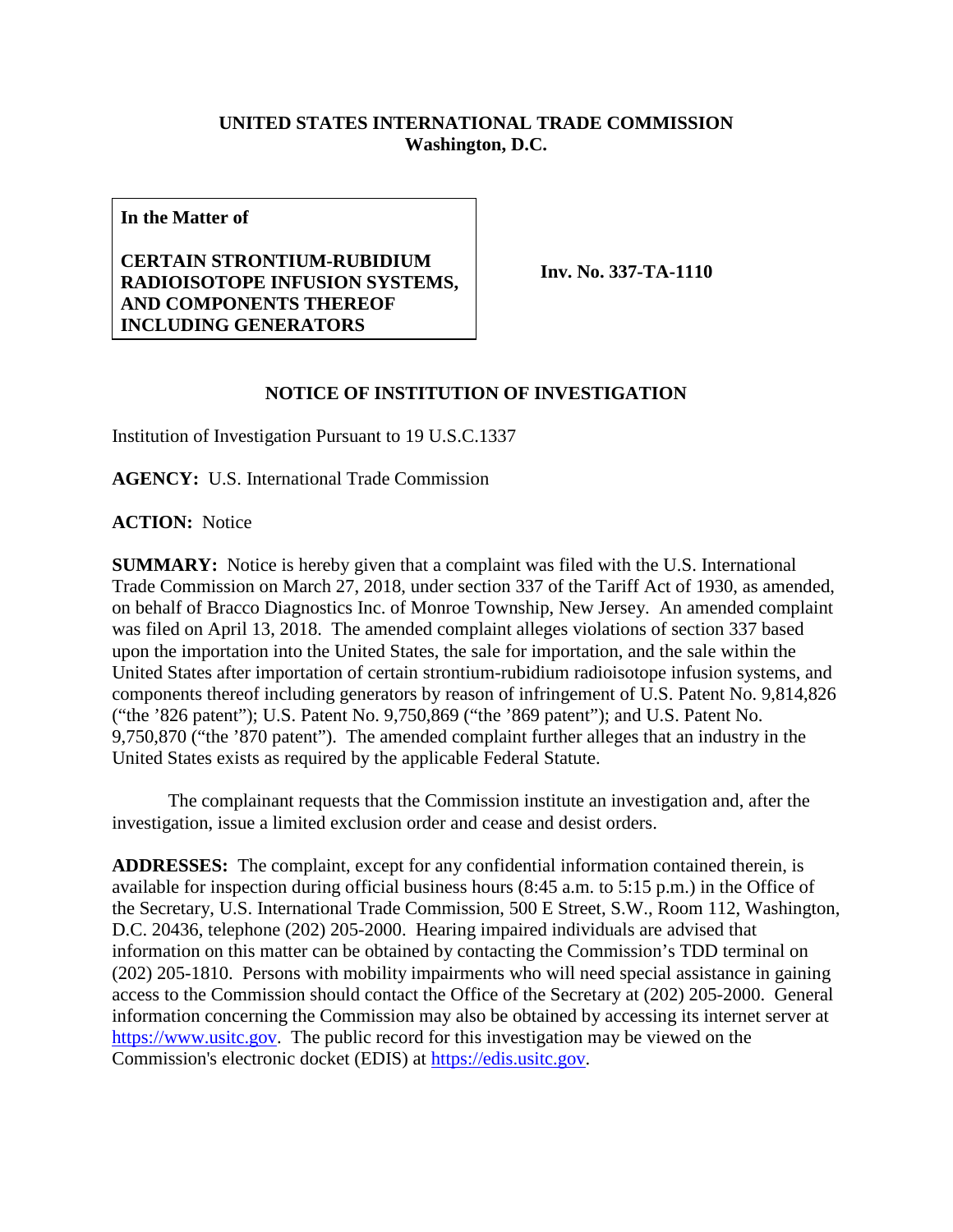**FOR FURTHER INFORMATION CONTACT:** Pathenia M. Proctor, The Office of Unfair Import Investigations, U.S. International Trade Commission, telephone (202) 205-2560.

## **SUPPLEMENTARY INFORMATION:**

**AUTHORITY:** The authority for institution of this investigation is contained in section 337 of the Tariff Act of 1930, as amended, 19 U.S.C. 1337 and in section 210.10 of the Commission's Rules of Practice and Procedure, 19 C.F.R. 210.10 (2018).

**SCOPE OF INVESTIGATION:** Having considered the complaint, the U.S. International Trade Commission, on April 24, 2018, **ORDERED THAT** –

(1) Pursuant to subsection (b) of section 337 of the Tariff Act of 1930, as amended, an investigation be instituted to determine whether there is a violation of subsection  $(a)(1)(B)$  of section 337 in the importation into the United States, the sale for importation, or the sale within the United States after importation of certain strontium-rubidium radioisotope infusion systems, and components thereof including generators by reason of infringement of one or more of claims 1-3, 5, 9-14, 17-19, 26, and 28 of the '826 patent; claims 1-5, 8, 14, 24, and 27-30 of the '869 patent; and claims 1, 2, 8-13, 16, 17, 22, and 27 of the '870 patent; and whether an industry in the United States exists, or is in the process of being established, as required by subsection (a)(2) of section 337;

(2) Pursuant to Commission Rule  $210.50(b)(1)$ , 19 C.F.R. §  $210.50(b)(1)$ , the presiding administrative law judge shall take evidence or other information and hear arguments from the parties and other interested persons with respect to the public interest in this investigation, as appropriate, and provide the Commission with findings of fact and a recommended determination on this issue, which shall be limited to the statutory public interest factors set forth in 19 U.S.C. §§ 1337(d)(1), (f)(1), (g)(1);

(3) For the purpose of the investigation so instituted, the following are hereby named as parties upon which this notice of investigation shall be served:

(a) The complainant is:

Bracco Diagnostics Inc. 259 Prospect Plains Road Building H Monroe Township, NJ 08831

(b) The respondents are the following entities alleged to be in violation of section 337, and are the parties upon which the complaint is to be served:

> Jubilant DraxImage Inc. 16751 TransCanada Highway Kirkland, Québec, Canada H9H 4J4